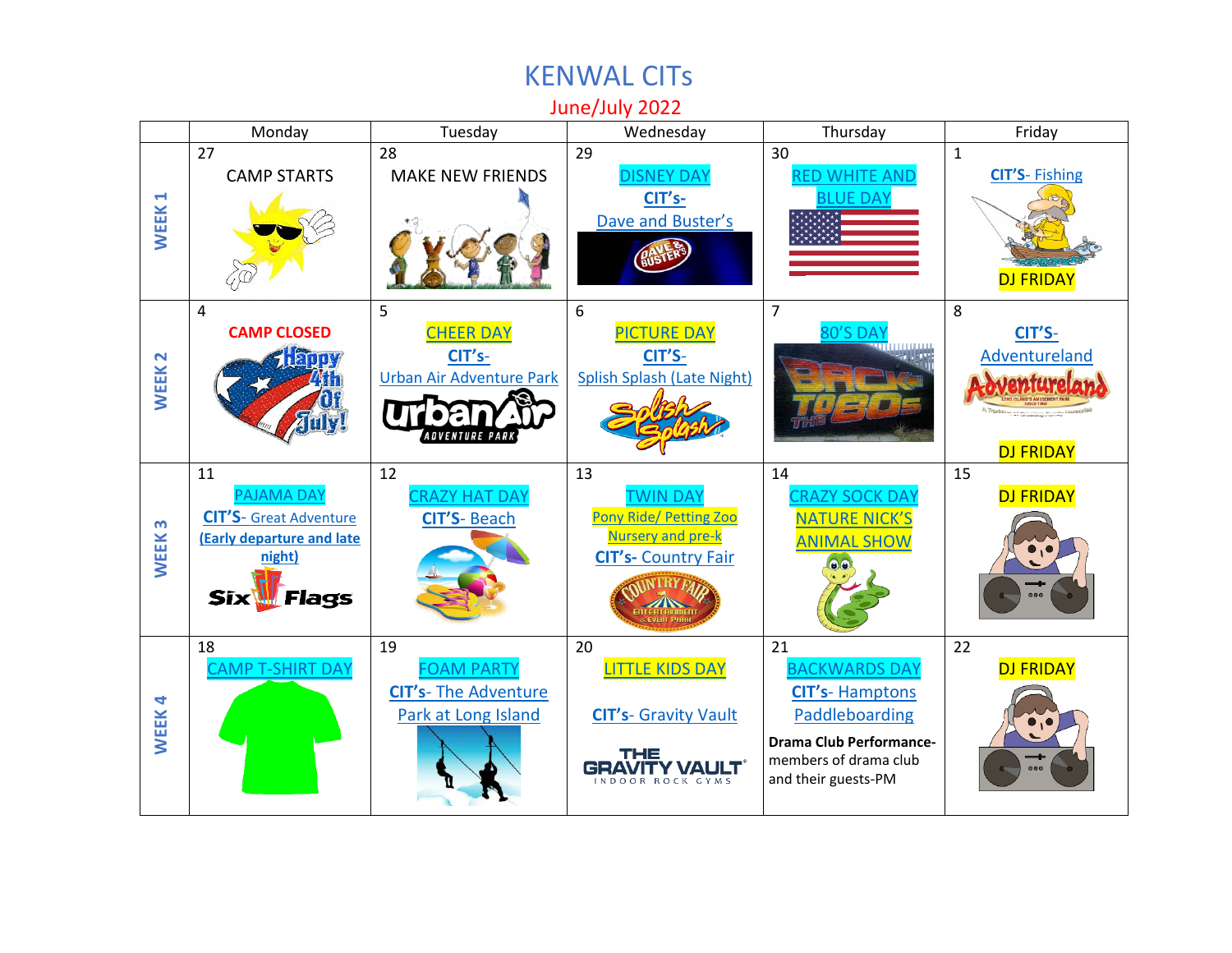## KENWAL CITs

July/August 2022



Note: This schedule will be adhered to whenever possible. In the event of inclement weather, unavailability of tickets or circumstances beyond our control, all special events are subject to change.